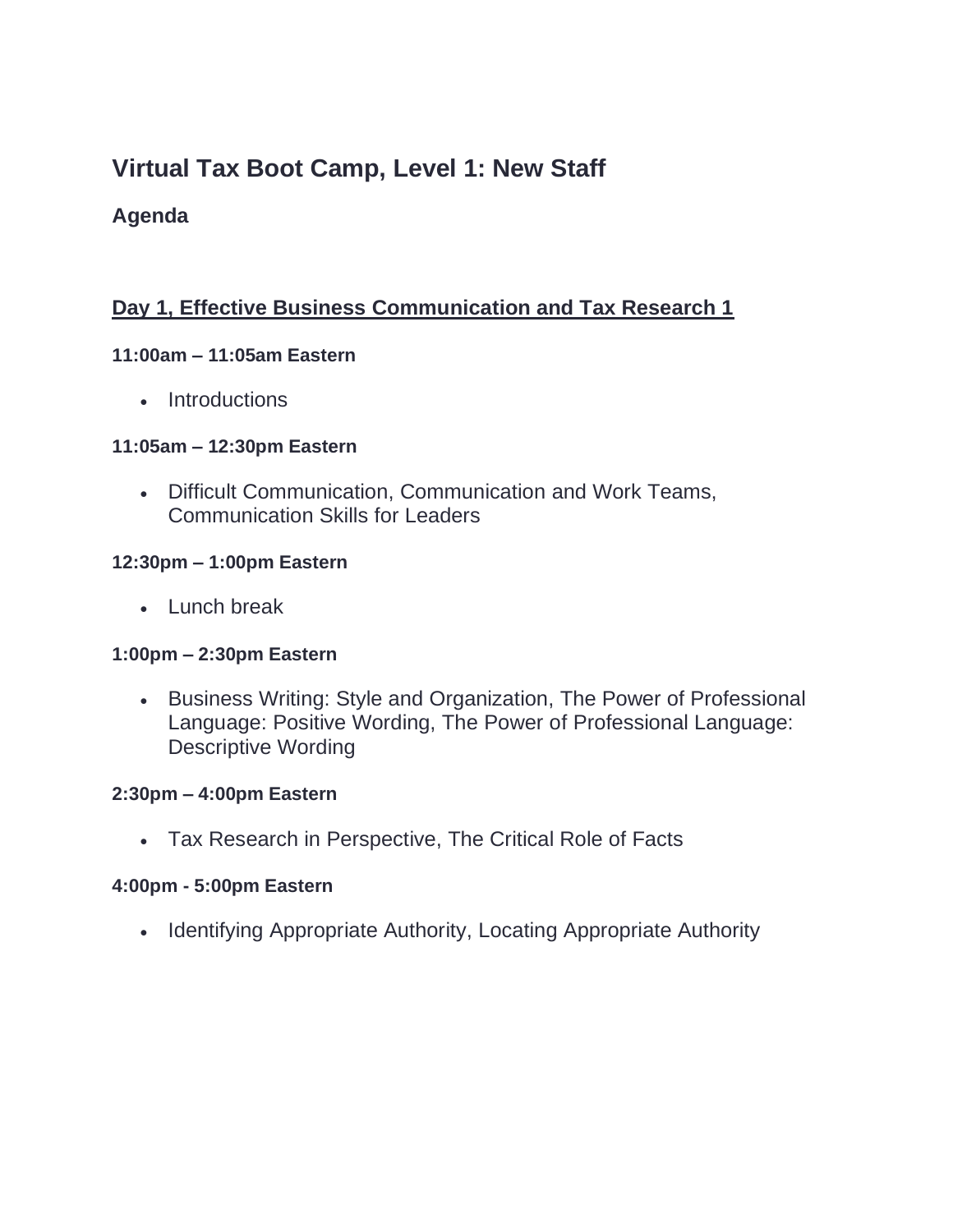# **Day 2, Individual Tax Fundamentals**

#### **11:00am – 12:30pm Eastern**

• Filing Requirements and Dependents, Gross Income Inclusions and Exclusions: Dividends and Interest, Gross income: The Taxability of Deferred Income, Social Security Benefits, and Other Taxable Income, Business Transactions: Transportation, Travel, Meals, and Entertainment

### **12:30pm – 1:00pm Eastern**

• Lunch break

## **1:00pm – 5:00pm Eastern**

• Adjustments to Income: Education-Related Expenses and Health Savings Accounts, Other Adjustments to Income, Standard or Itemized Deductions: Medical Expenses, Taxes, and Interest, Itemized Deductions: Charitable Contributions and Casualty and Theft Losses, Other Below-the-Line Deductions: Other Itemized Deductions and the Qualified Business Income Deduction, Tax Computations: Kiddie Tax, Estimated Tax Payments, Additional 0.9% Medicare Tax on Earnings, and the Net Investment Income Tax, Tax Credits

# **Day 3, S Corporations - Key Issues, Compliance, and Tax Strategies**

#### **11:00am – 12:30pm Eastern**

• Why Subchapter S, S Corporation Qualifications and Election, Termination of S Corporation Status

#### **12:30pm – 1:00pm Eastern**

• Lunch break

#### **1:00pm – 5:00pm Eastern**

• S Corporation Pass-through to Shareholders, Shareholder Basis, and Losses, S Corporation Distributions, Taxable Year of S Corporations, S Corporation Passive Activity Rules, Fringe Benefits, and Other Considerations